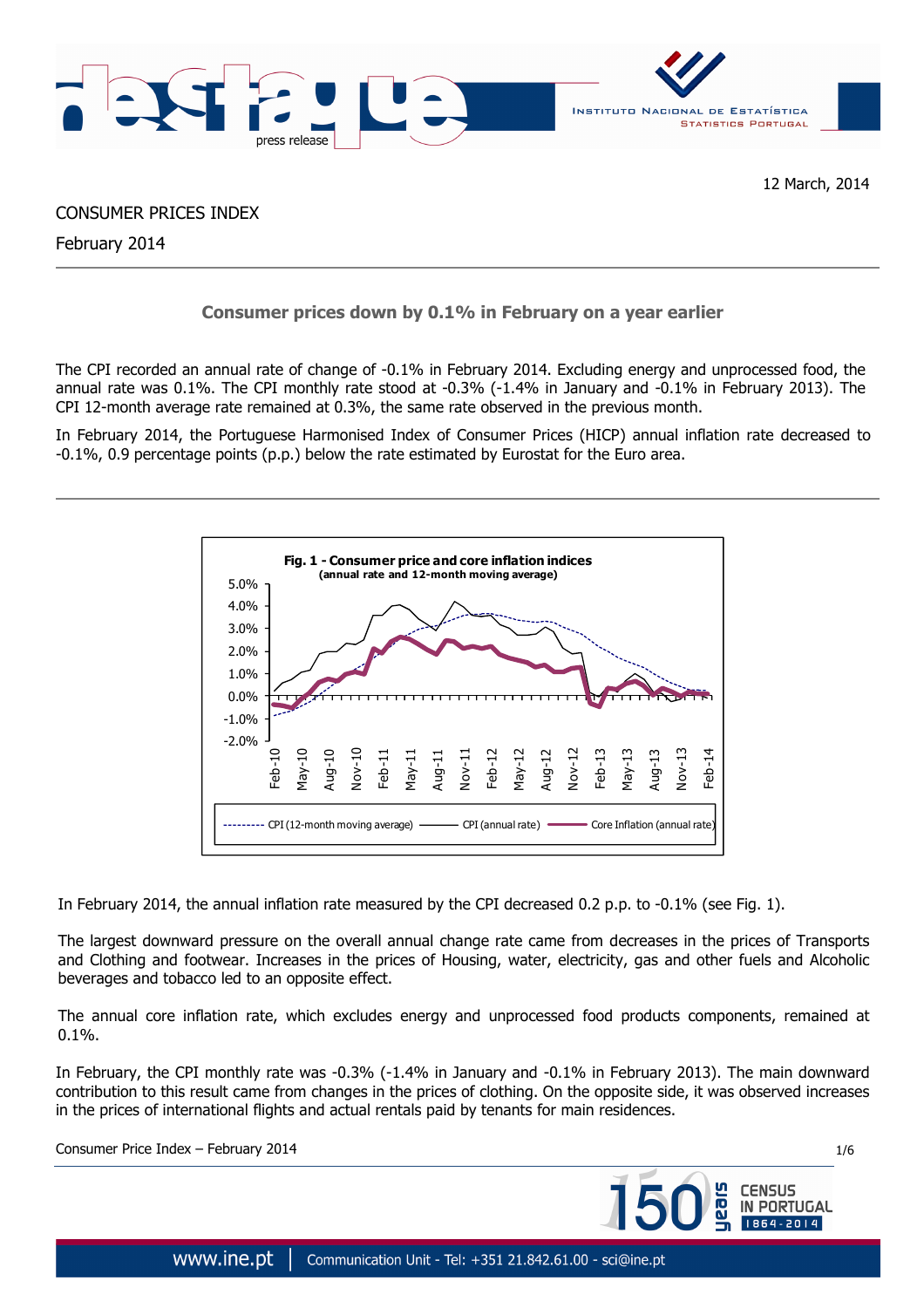

In February 2014, the HICP annual rate decreased to -0.1% (0.1% in January). The HICP monthly rate was -0.3% (-1.4% and -0.1% respectively in the previous month and in February 2013). The HICP 12-month average rate remained at 0.4%, the same rate observed in the previous month. In January the annual rate of change of the Euro area was 0.7 p.p. higher than the annual rate of change of the Portuguese HICP. That difference is estimated to have increased to 0.9 p.p. in February.



# **Housing Rents**

In February 2014, compared with January, the average value of rents by net area for the whole country increased 1.6% (change rate of 3.0% in the previous month).

The main increase was observed in the Lisbon region, where the value of rents by net area increased 3.4%. The main decrease was recorded in the Azores region (-3.6%).

The annual change rate of the housing rents for the whole country was 5.0% in February. The main increase was observed in the Lisbon region (8.6%), while the Madeira region recorded a decrease of 2.9%.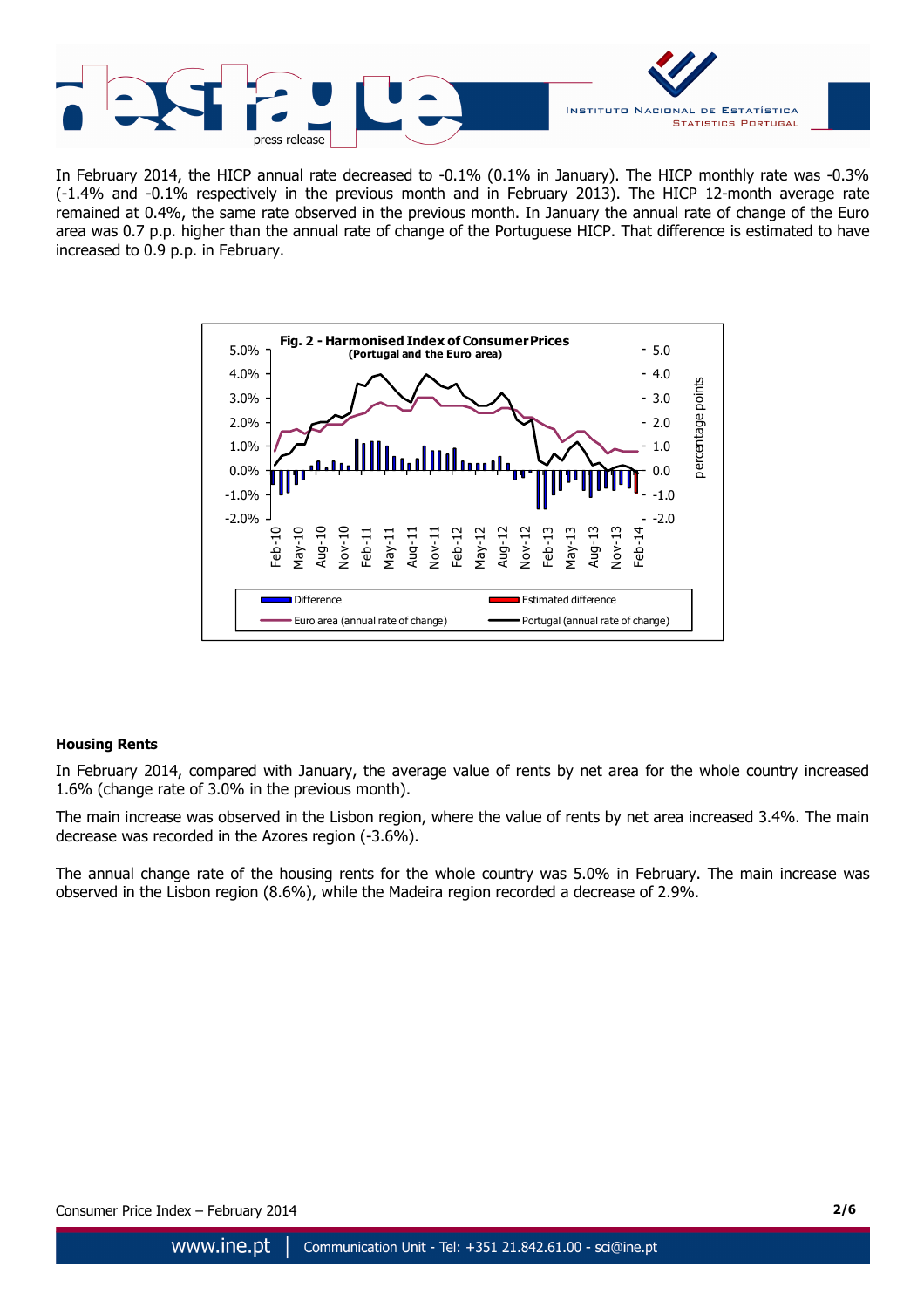



### **Consumer Price Index**

The Consumer Price Index (CPI) measures the change over time of the prices of a certain basket of goods and services bought by a "typical" consumer. The CPI has been designed to capture price changes and not to measure price levels.

The CPI is updated every year with the most recent information on prices and quantities. The 2014 CPI weighting structure and the sample of goods and services included in the basket are a result of the combination of three fundamental sources of information: the final 2011 and preliminary 2012 results of the Portuguese National Accounts complemented with the Household Budget Survey and the Census for more detailed levels of expenditure. Administrative data is also used.

The CPI is compiled through the aggregation of seven regional price indexes and the goods and services included in the index are grouped according to the COICOP classification.

### **Table 1: CPI - COICOP<sup>1</sup> Divisions**

| 01 | Food and non-alcoholic beverages                                      | 07 | <b>Transports</b>                |
|----|-----------------------------------------------------------------------|----|----------------------------------|
| 02 | Alcoholic beverages and tobacco                                       | 08 | Communications                   |
| 03 | Clothing and footwear                                                 | 09 | Recreation and culture           |
| 04 | Housing, water, electricity, gas and other fuels                      | 10 | Education                        |
| 05 | Furnishings, household equipment and routine maintenance of the house | 11 | Restaurants and hotels           |
| 06 | Health                                                                | 12 | Miscellaneous goods and services |
|    | $\cdots$<br>$\cdots$<br>$\sim$                                        |    |                                  |

<sup>1</sup> COICOP: Classification Of Individual Consumption by Purpose

### **Monthly rate**

The monthly rate is the change in the index of a certain month compared with the index of the previous month expressed as a percentage. Although up-to-date, this measure can be affected by seasonal and other effects.

#### **Annual rate**

The annual rate is the change in the index of a certain month compared with the index of the same month in the previous year expressed as a percentage. In the presence of a stable seasonal pattern, seasonal effects do not influence this measure.

#### **12-month average rate**

The 12-month average rate is the change in the average index of one year compared with the average index of the previous year expressed as a percentage. This moving average is less sensitive to transient changes in prices.

#### **Core inflation index (all items CPI excluding unprocessed food and energy products)**

The core inflation index is compiled by excluding the prices of unprocessed food and energy products from the all items CPI. The primary objective of this index is to capture the underlying inflation pressures in the economy.

#### **Harmonised Index of Consumer Prices**

The Harmonised Index of Consumer Prices (HICP) is compiled in each member state of the European Union for the purposes of inflation comparisons across EU countries, as required by the Treaty on European Union'. This index plays an important role as a guideline for the achievement of the European System of Central Banks primary objective: price stability. In 1998, the European Central Bank adopted the HICP as "the most appropriate price measure" for its definition of price stability in the Euro area<sup>2</sup>.

The current HICP (2005 = 100) is produced in each Member State following a harmonized methodology developed by experts in the field of price statistics, under the Eurostat's "Price Statistics Working Group". From the methodological point of view, there are no major differences between the HICP and CPI. However, the different scope of coverage leads to differences in the weighting structure, mainly in Restaurants and hotels. This is mostly an effect of the inclusion of non-residents expenditure ("tourists") in the HICP and the corresponding exclusion from the CPI.

Additional information on the methodology of the HICP can be found on the Eurostat website at http://epp.eurostat.ec.europa.eu/portal/page/portal/hicp/introduction.

 $\overline{\phantom{a}}$  , and the set of the set of the set of the set of the set of the set of the set of the set of the set of the set of the set of the set of the set of the set of the set of the set of the set of the set of the s 1 - Article 109j and protocol on the convergence criteria referred to in that article.

2 - "A stability oriented monetary policy strategy for the ESCB". ECB press notice released on 13 October 1998.

## Consumer Price Index – February 2014 **3/6**

www.ine.pt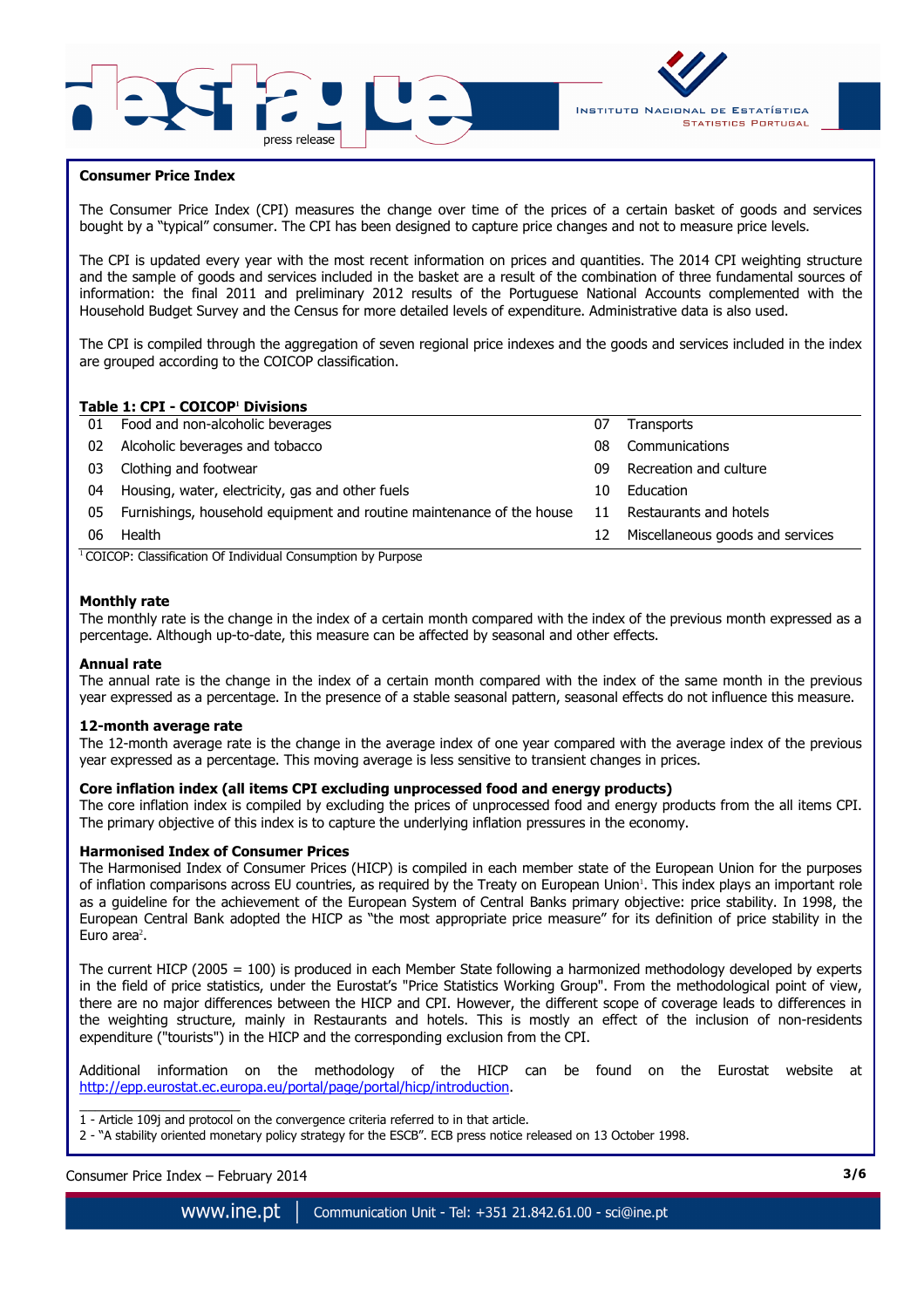



### **Table 2: CPI and HICP 2014 weighting structure**

|    | $COICOP1$ divisions                                                   | <b>CPI</b> | <b>HICP</b> |
|----|-----------------------------------------------------------------------|------------|-------------|
| 01 | Food and non-alcoholic beverages                                      | 211.8      | 204.7       |
| 02 | Alcoholic beverages and tobacco                                       | 37.9       | 37.1        |
| 03 | Clothing and footwear                                                 | 69.4       | 68.9        |
| 04 | Housing, water, electricity, gas and other fuels                      | 91.3       | 87.3        |
| 05 | Furnishings, household equipment and routine maintenance of the house | 64.0       | 62.0        |
| 06 | <b>Health</b>                                                         | 72.0       | 67.1        |
| 07 | Transport                                                             | 126.5      | 128.9       |
| 08 | Communication                                                         | 36.3       | 35.3        |
| 09 | Recreation and culture                                                | 79.4       | 69.2        |
| 10 | Education                                                             | 15.7       | 15.1        |
| 11 | Restaurants and hotels                                                | 90.8       | 122.7       |
| 12 | Miscellaneous goods and services                                      | 105.0      | 101.6       |
| 00 | All items                                                             | 1000       | 1000        |

<sup>1</sup> COICOP: Classification Of Individual Consumption by Purpose.

# **Presentation of data and rounding rules**

Since the release of the January 2013 CPI indices are published with base 100 in the year 2012.

Due to rounding procedures, those indices may not reproduce exactly the published rates of change. However, it should be noted that the published rates prevail.

In this press release the descriptive analysis is based on rounded values to one decimal.

#### **Next press release**

The March 2014 CPI/HICP will be released on April 10<sup>th</sup> 2014

Consumer Price Index – February 2014 **4/6**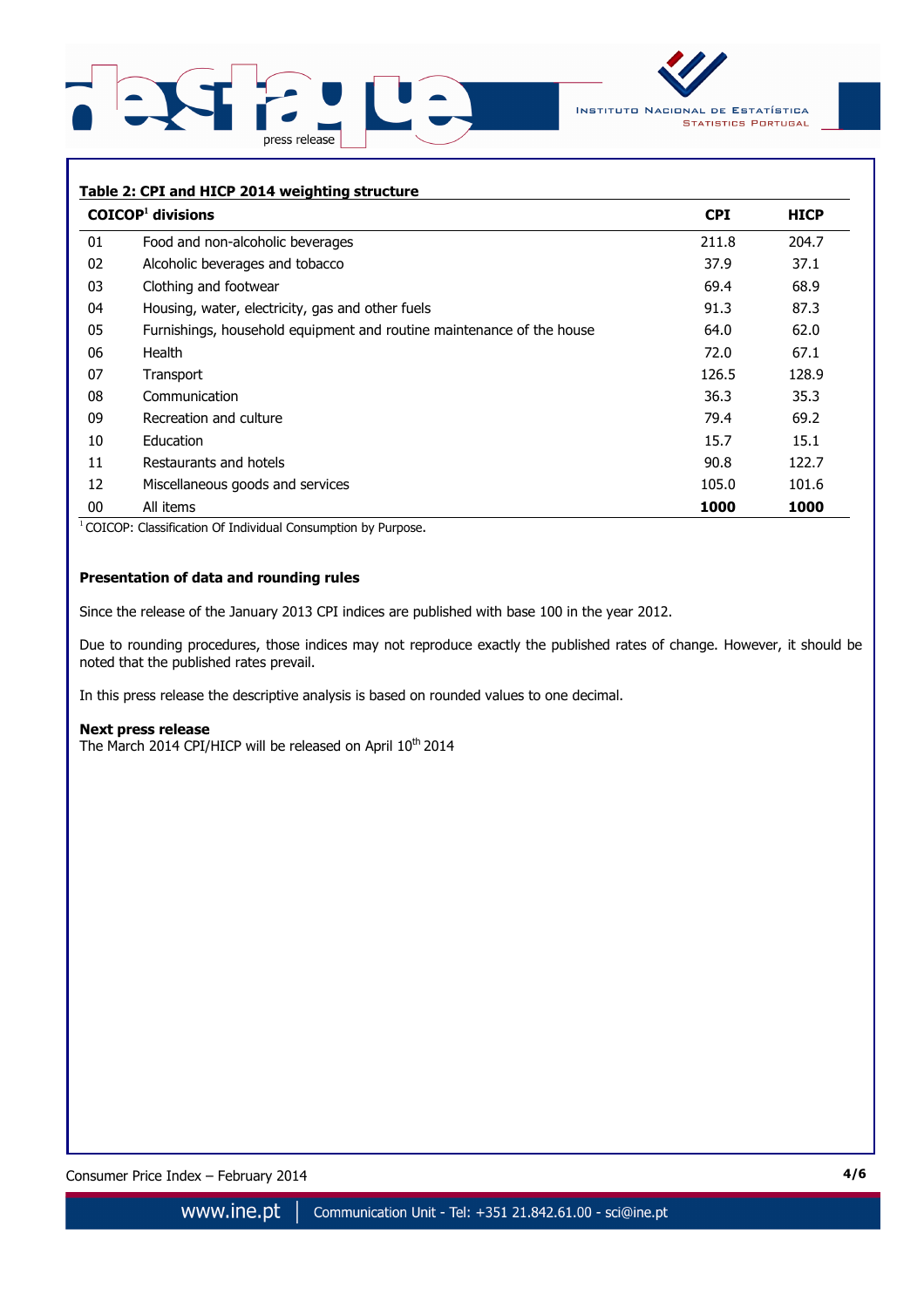

# **Annex**

# CPI rate of change (index division and all items CPI)

|                   | Index divisions <sup>(1)</sup><br><b>items</b><br><b>CPI</b> |              |                    |              |                    |              |                    |              |              |              |              |              |              |  |  |  |  |
|-------------------|--------------------------------------------------------------|--------------|--------------------|--------------|--------------------|--------------|--------------------|--------------|--------------|--------------|--------------|--------------|--------------|--|--|--|--|
|                   | 01                                                           | 02           | 03                 | 04           | 05                 | 06           | 07                 | 08           | 09           | 10           | 11           | 12           |              |  |  |  |  |
|                   | Annual average rate                                          |              |                    |              |                    |              |                    |              |              |              |              |              |              |  |  |  |  |
| 2011              | 2.10                                                         | 7.94         | $-3.93$            | 6.66         | 1.17               | 4.46         | 8.90               | 2.99         | 0.96         | 2.05         | 1.41         | 1.79         | 3.65         |  |  |  |  |
| 2012              | 3.20                                                         | 4.74         | $-5.24$            | 8.72         | $-0.47$            | 0.35         | 3.27               | 0.46         | 0.91         | 1.50         | 4.47         | 1.11         | 2.77         |  |  |  |  |
| 2013              | 1.94                                                         | 4.05         | $-3.31$            | 2.15         | $-0.51$            | 1.49         | $-2.32$            | 0.45         | 0.41         | 1.18         | 1.65         | $-0.61$      | 0.27         |  |  |  |  |
|                   |                                                              |              |                    |              | Annual rate        |              |                    |              |              |              |              |              |              |  |  |  |  |
| 2012 February     | 3.44                                                         | 2.45         | $-2.73$            | 9.61         | $-0.39$            | 4.19         | 5.14               | 0.12         | 0.45         | 1.60         | 4.01         | 1.75         | 3.60         |  |  |  |  |
| March             | 2.92                                                         | 4.43         | $-5.97$            | 9.77         | $-0.34$            | 3.47         | 4.70               | 0.31         | $-0.14$      | 1.58         | 3.79         | 1.29         | 3.15         |  |  |  |  |
| April             | 2.83                                                         | 4.81         | $-5.89$            | 9.90         | $-0.25$            | 2.41         | 3.69               | 0.25         | 0.44         | 1.56         | 4.27         | 1.44         | 3.01         |  |  |  |  |
| May               | 2.64                                                         | 4.89         | $-5.47$            | 10.04        | $-0.22$            | 0.67         | 2.72               | $-0.07$      | $-0.04$      | 1.55         | 4.65         | 1.41         | 2.70         |  |  |  |  |
| June              | 3.34                                                         | 4.72         | $-5.31$            | 10.04        | $-0.60$            | $-0.15$      | 2.31               | 0.73         | 0.50         | 1.52         | 4.62         | 1.27         | 2.71         |  |  |  |  |
| July              | 4.04                                                         | 5.78         | $-5.00$            | 10.35        | $-0.80$            | $-2.06$      | 2.10               | 0.47         | 0.89         | 1.52         | 4.98         | 0.85         | 2.77         |  |  |  |  |
| August            | 3.27                                                         | 5.22         | $-4.30$            | 10.47        | $-0.55$            | $-2.03$      | 3.84               | 0.50         | 1.33         | 1.42         | 5.08         | 1.04         | 3.08         |  |  |  |  |
| September         | 2.93                                                         | 5.14         | $-7.35$            | 10.85        | $-0.75$            | $-1.80$      | 3.78               | 0.67         | 2.17         | 1.48         | 4.87         | 0.94         | 2.88         |  |  |  |  |
| October           | 3.18                                                         | 5.18         | $-5.79$            | 4.88         | $-0.62$            | $-2.23$      | 3.27               | 0.69         | 1.87         | 1.33         | 4.76         | 0.60         | 2.13         |  |  |  |  |
| November          | 3.29                                                         | 4.92         | $-5.59$            | 4.81         | $-0.65$            | $-2.00$      | 1.64               | 0.69         | 2.05         | 1.43         | 4.72         | 0.67         | 1.89         |  |  |  |  |
| December          | 3.21                                                         | 4.79         | $-4.84$            | 5.02         | $-0.45$            | $-1.77$      | 1.67               | 0.78         | 1.81         | 1.42         | 4.53         | 0.36         | 1.92         |  |  |  |  |
|                   |                                                              | 5.00         | $-5.19$            | 3.60         |                    | $-3.01$      | $-1.42$            | $-1.45$      | 2.08         | 1.44         |              | $-0.36$      | 0.17         |  |  |  |  |
| 2013 January      | 2.29                                                         |              |                    |              | $-0.41$            |              |                    |              |              |              | 2.15         |              |              |  |  |  |  |
| February<br>March | 2.00                                                         | 5.12         | $-4.94$            | 3.48         | $-0.25$            | $-1.68$      | $-1.60$            | $-0.41$      | 0.92         | 1.41         | 1.60         | $-0.34$      | $-0.03$      |  |  |  |  |
|                   | 2.15                                                         | 4.46         | $-4.53$            | 3.11         | $-0.24$            | $-0.83$      | $-1.96$            | $-0.58$      | 1.60         | 1.44         | 1.81         | $-0.02$      | 0.45         |  |  |  |  |
| April             | 2.02                                                         | 3.74<br>4.06 | $-3.63$<br>$-3.55$ | 2.67<br>2.42 | $-0.21$<br>$-0.41$ | 0.14         | $-4.38$            | 0.15<br>0.50 | 1.44         | 1.45<br>1.49 | 1.95         | 0.07<br>0.00 | 0.18<br>0.71 |  |  |  |  |
| May<br>June       | 3.10<br>2.84                                                 | 3.98         | $-3.40$            | 2.20         | $-0.13$            | 2.04<br>2.57 | $-3.42$<br>$-1.52$ | 0.53         | 0.88<br>0.83 | 1.49         | 2.31<br>2.18 | $-0.10$      | 0.98         |  |  |  |  |
| July              | 2.45                                                         | 2.61         | $-1.23$            | 1.99         | $-0.33$            | 2.97         | 0.05               | 0.80         | 0.08         | 1.49         | 1.88         | $-1.26$      | 0.76         |  |  |  |  |
| August            | 2.94                                                         | 3.30         | $-2.86$            | 1.84         | $-0.73$            | 3.47         | $-1.77$            | 0.78         | $-0.63$      | 1.47         | 2.04         | $-1.48$      | 0.15         |  |  |  |  |
| September         | 1.90                                                         | 3.51         | $-2.12$            | 1.44         | $-0.54$            | 3.53         | $-3.68$            | 0.85         | $-0.07$      | 1.45         | 1.56         | $-1.02$      | 0.12         |  |  |  |  |
| October           | 0.48                                                         | 4.15         | $-2.80$            | 1.09         | $-0.76$            | 3.19         | $-4.05$            | 1.14         | $-0.49$      | 0.39         | 1.11         | $-0.98$      | $-0.25$      |  |  |  |  |
| November          | 0.53                                                         | 4.48         | $-3.08$            | 1.13         | $-0.96$            | 3.00         | $-3.47$            | 1.57         | $-0.68$      | 0.33         | 0.70         | $-0.99$      | $-0.15$      |  |  |  |  |
| December          | 0.61                                                         | 4.27         | $-2.65$            | 0.94         | $-1.10$            | 3.00         | $-0.54$            | 1.55         | $-1.03$      | 0.31         | 0.55         | $-0.81$      |              |  |  |  |  |
|                   |                                                              |              |                    |              |                    |              |                    |              |              |              |              |              | 0.20         |  |  |  |  |
| 2014 January      | 0.20                                                         | 4.26         | $-2.63$            | 2.15         | $-1.18$            | 1.37         | $-1.38$            | 3.39         | $-1.40$      | 0.29         | 0.61         | $-0.44$      | 0.06         |  |  |  |  |
| February          | $-0.05$                                                      | 3.71         | $-2.26$            | 2.27         | $-1.00$            | 1.01         | $-1.89$            | 2.45         | $-0.95$      | 0.36         | 0.63         | $-0.39$      | $-0.08$      |  |  |  |  |
| Symbols:          | x not available<br>estimated<br>Po provisional               |              |                    |              |                    |              |                    |              |              |              |              |              |              |  |  |  |  |

Note: (1) The names of the divisions are given in the explanatory notes.

INE - Portugal Source:

Consumer Price Index – February 2014 **5/6**